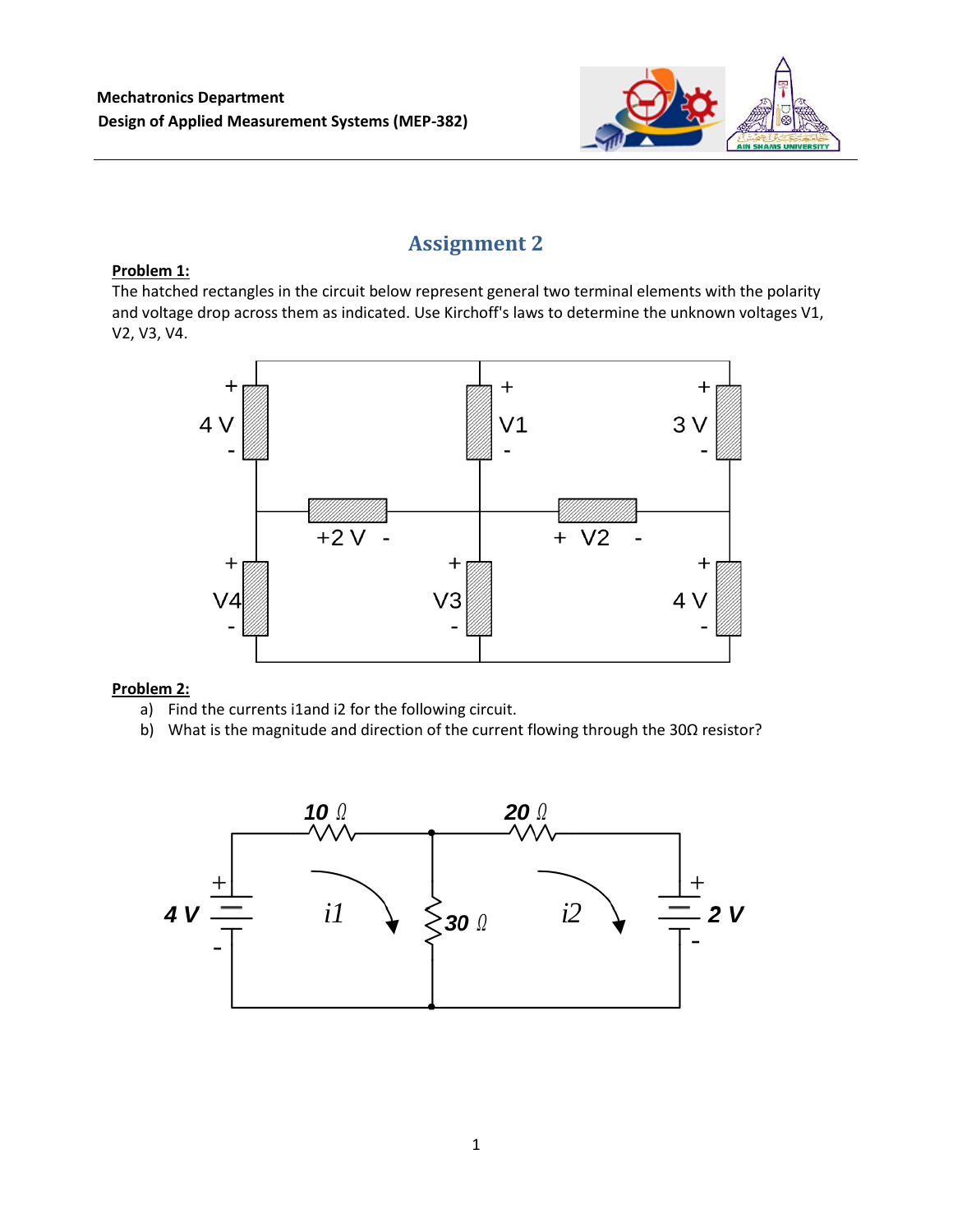

#### **Problem 3:**

For dc operation determine the energy stored in the 0.1F capacitor



### **Problem 4:**

Under dc conditions calculate the current i and the voltage v for the following circuit.



### **Problem 5:**

John finds a black box with 3 terminals labeled Χ, Υ, Ζ. John decides to make resistance measurements across the terminals at DC ( $\omega$ =0 Hz) and at high frequency ( $\omega$  large). He observes the following results:

|                            | Resistance $(\Omega)$ at |           |
|----------------------------|--------------------------|-----------|
| Measured resistance across | DC.                      | High-freq |
| X-Y                        | ¥                        | 40        |
| Y-Z                        | 0                        | ¥         |
| X-Z                        | ¥                        | ¥         |

Which of the following equivalent circuits is inside John's black box?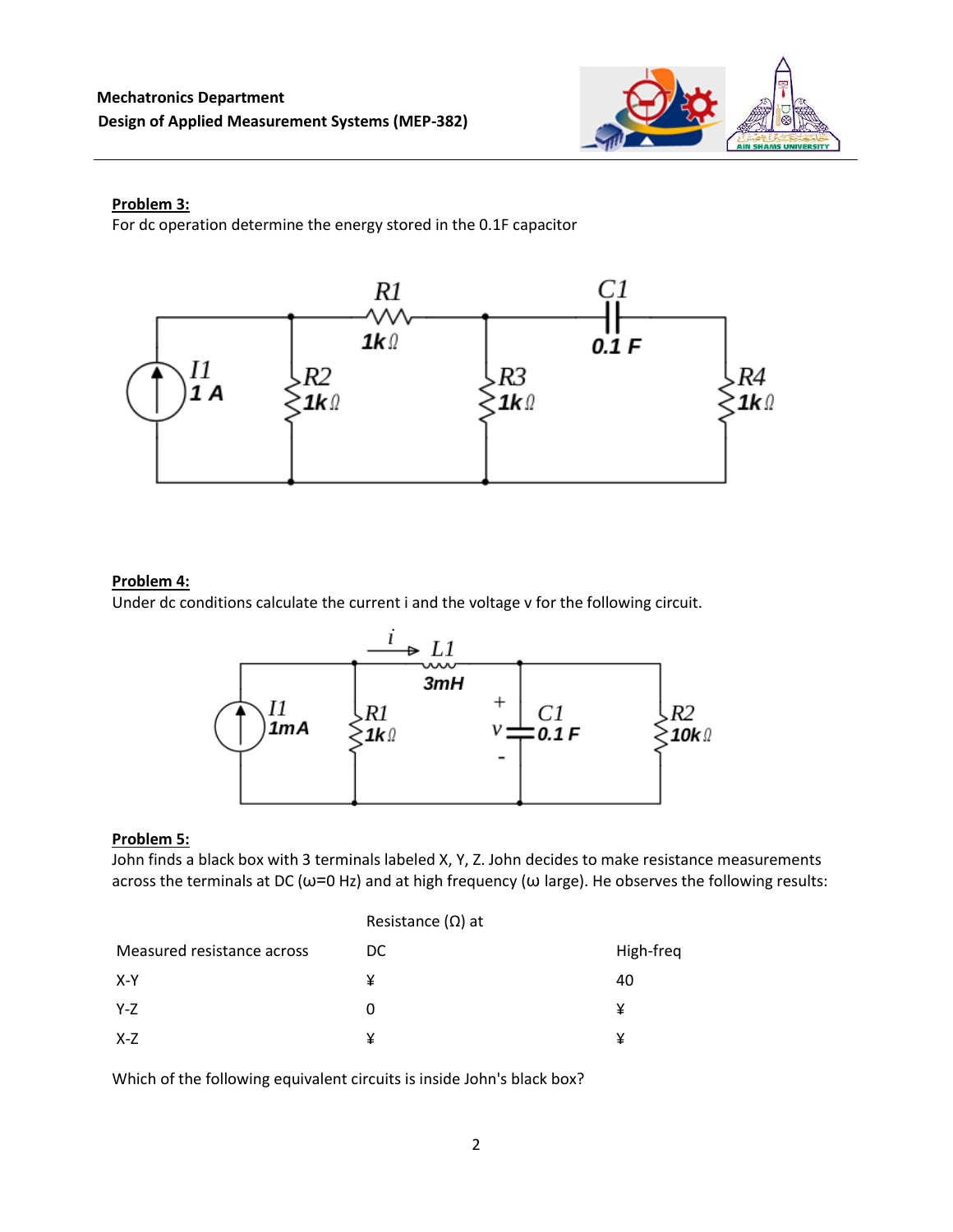



#### **Problem 6:**

For the following circuit the switch S has been opened for a long time. At time t=0 the switch is closed and it is opened again at time t=1 sec. Sketch vc(t) for all t. Indicate all relevant values in your sketch